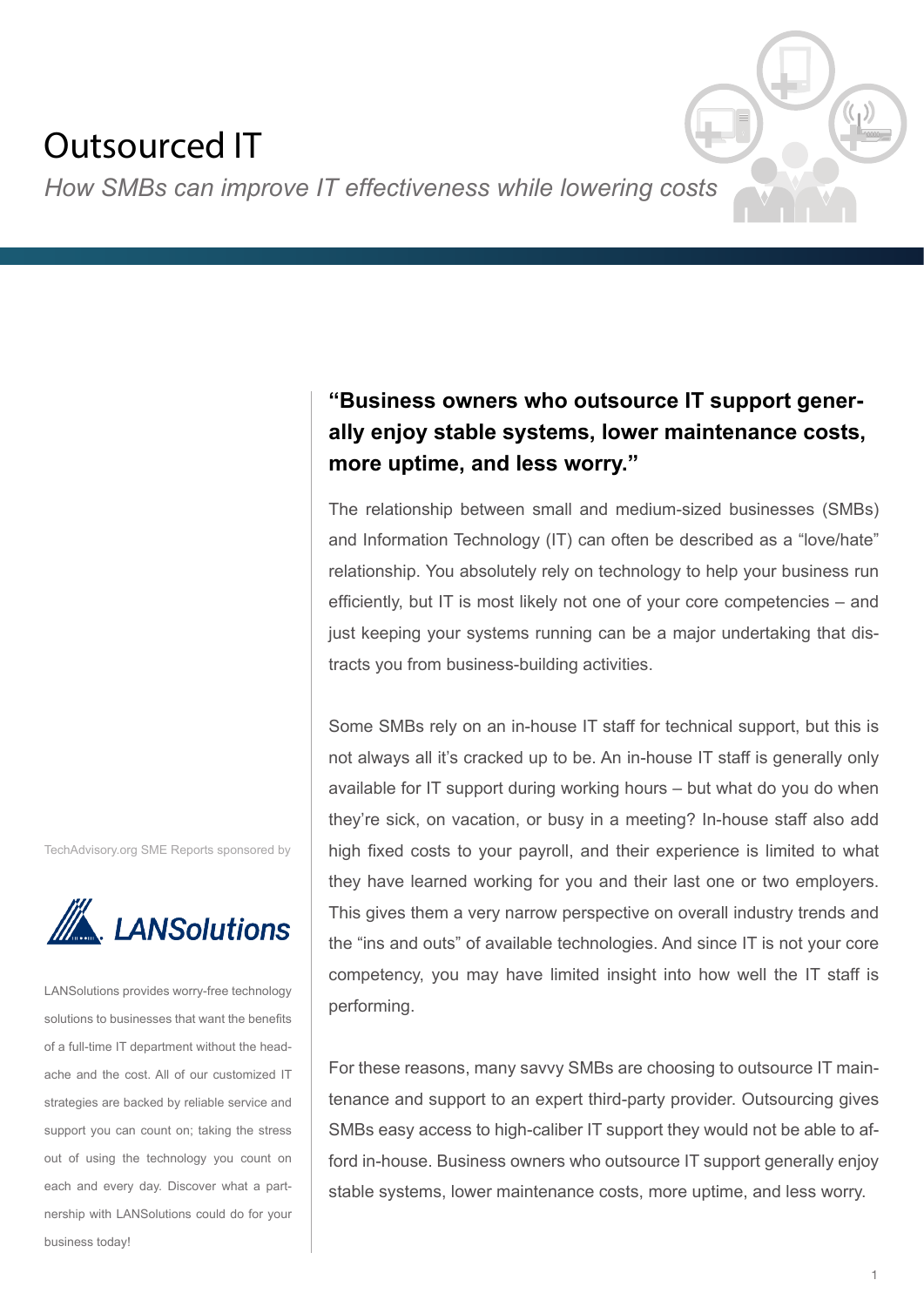## **The strategic advantages of outsourcing vs. full-time staff**

In a very small business, it's pretty obvious that hiring a full-time IT person, let alone a full staff, is not a viable option. But hiring full time IT resources may not be the ideal choice for larger businesses either. To illustrate this point, let's take a look at the costs and benefits of hiring one full-time IT staffer compared to contracting with an outsourced IT provider.

| <b>IT Support Option</b>      | <b>Full time IT staff member</b>                                                                                                                                                                                                                                                                                                                                                                                                                                                                                      | <b>Outsourced IT Provider</b>                                                                                                                                                                                                                                                                                                                                                                                                                                                                                                                                                |
|-------------------------------|-----------------------------------------------------------------------------------------------------------------------------------------------------------------------------------------------------------------------------------------------------------------------------------------------------------------------------------------------------------------------------------------------------------------------------------------------------------------------------------------------------------------------|------------------------------------------------------------------------------------------------------------------------------------------------------------------------------------------------------------------------------------------------------------------------------------------------------------------------------------------------------------------------------------------------------------------------------------------------------------------------------------------------------------------------------------------------------------------------------|
| <b>Approximate Cost</b>       | \$5000/month<br>Salary + benefits                                                                                                                                                                                                                                                                                                                                                                                                                                                                                     | \$5000/month<br>Managed services contract                                                                                                                                                                                                                                                                                                                                                                                                                                                                                                                                    |
| <b>Available Resources</b>    | 1 person                                                                                                                                                                                                                                                                                                                                                                                                                                                                                                              | A team of experts with various<br>backgrounds and experience                                                                                                                                                                                                                                                                                                                                                                                                                                                                                                                 |
| <b>Scalability Options</b>    | None                                                                                                                                                                                                                                                                                                                                                                                                                                                                                                                  | Excellent                                                                                                                                                                                                                                                                                                                                                                                                                                                                                                                                                                    |
| <b>Technical Capabilities</b> | Strong:<br>$\blacksquare$ PC support<br>• Network and server<br>administration<br>• Patches and upgrades<br>Some experience:<br>• Data backup<br><b>Business continuity planning</b><br>• Security protocols<br>■ Product selection and<br>procurement<br>• Project management<br>Licensing<br>Limited experience:<br>Infrastructure design and<br>implementation<br>• Network design and<br>implementation<br>Telephony and VoIP<br>Industry trends and best<br>practices<br>Strategic business use<br>of technology | Strong:<br>$\blacksquare$ PC support<br>• Network and server<br>administration<br>• Patches and upgrades<br>• Data backup<br>• Business continuity planning<br>■ Security protocols<br>• Product selection and<br>procurement<br>• Project management<br>Licensing<br>Infrastructure design and<br>implementation<br>■ Network design and imple<br>mentation<br>■ Telephony and VoIP<br>Strategic business use of<br>technology<br>Industry trends and best<br>practices<br>• PLUS<br>• 24/7 system monitoring<br>and support<br>• remote, overnight<br>patches and upgrades |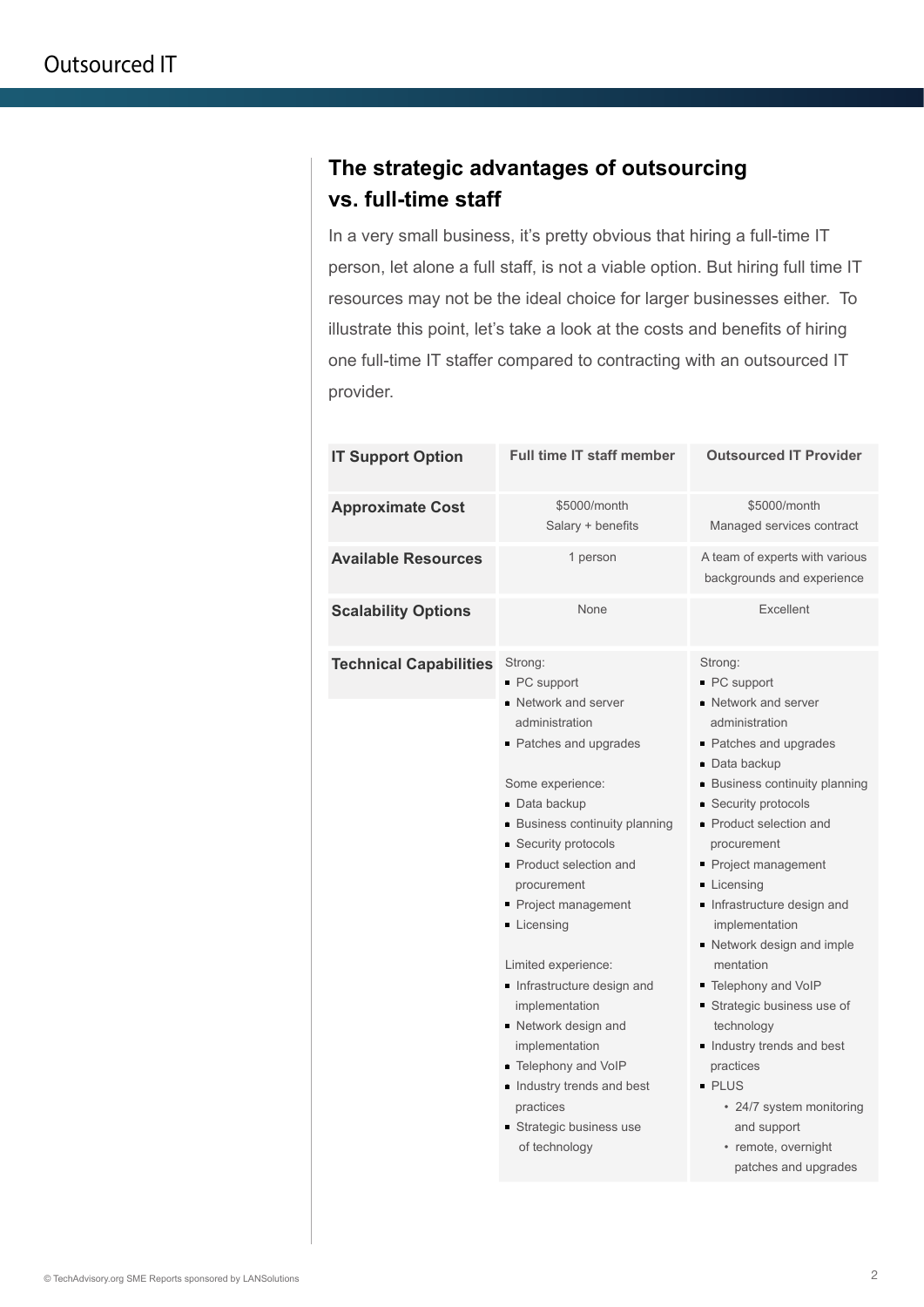| <b>IT Support Option</b> | <b>Full time IT staff member</b>                                                                                                                                 | <b>Outsourced IT Provider</b>                                   |
|--------------------------|------------------------------------------------------------------------------------------------------------------------------------------------------------------|-----------------------------------------------------------------|
| <b>Availability</b>      | 40 hours a week, usually<br>only during normal business<br>hours. Unavailable during<br>sick / personal days,<br>holidays, and vacations.<br>• Overtime is extra | $\blacksquare$ 24 / 7 / 365 service<br>■ Fixed fee, no overtime |

As you can see, outsourced services generally cost less than maintaining an in-house IT staff – and the technical expertise, availability, and scalability is far superior.

### **Consider a hybrid solution**

Even if you have an in-house IT solution that works for you, you might benefit from adding an outsourced solution to supplement your existing support. The advantages of a hybrid scenario include:

- adding a new level of expertise and experience
- economically extending service hours
- covering staff shortages
- handling special projects
- freeing up your in-house team to focus on tasks more essential to core operations.

### **Finding an IT company that fits your needs**

Once you've made the decision to outsource, it's time to select a provider – and you will have plenty of options. New IT providers crop up at a dizzying pace, but they're certainly not all equal – or even competent. Anyone who has a history of troubleshooting their friends' computer woes can start up an IT support company, but that doesn't mean they have the breadth of knowledge and experience you need to effectively manage your entire IT environment.

So how can you find an IT company that is right for you and your business? Before signing any contracts, make sure you grill potential providers on these two critical points:

"...A business-savvy provider who gets to know your business is much more likely to point out technologies that can provide you with cost savings and enhanced efficiency.<sup>"</sup>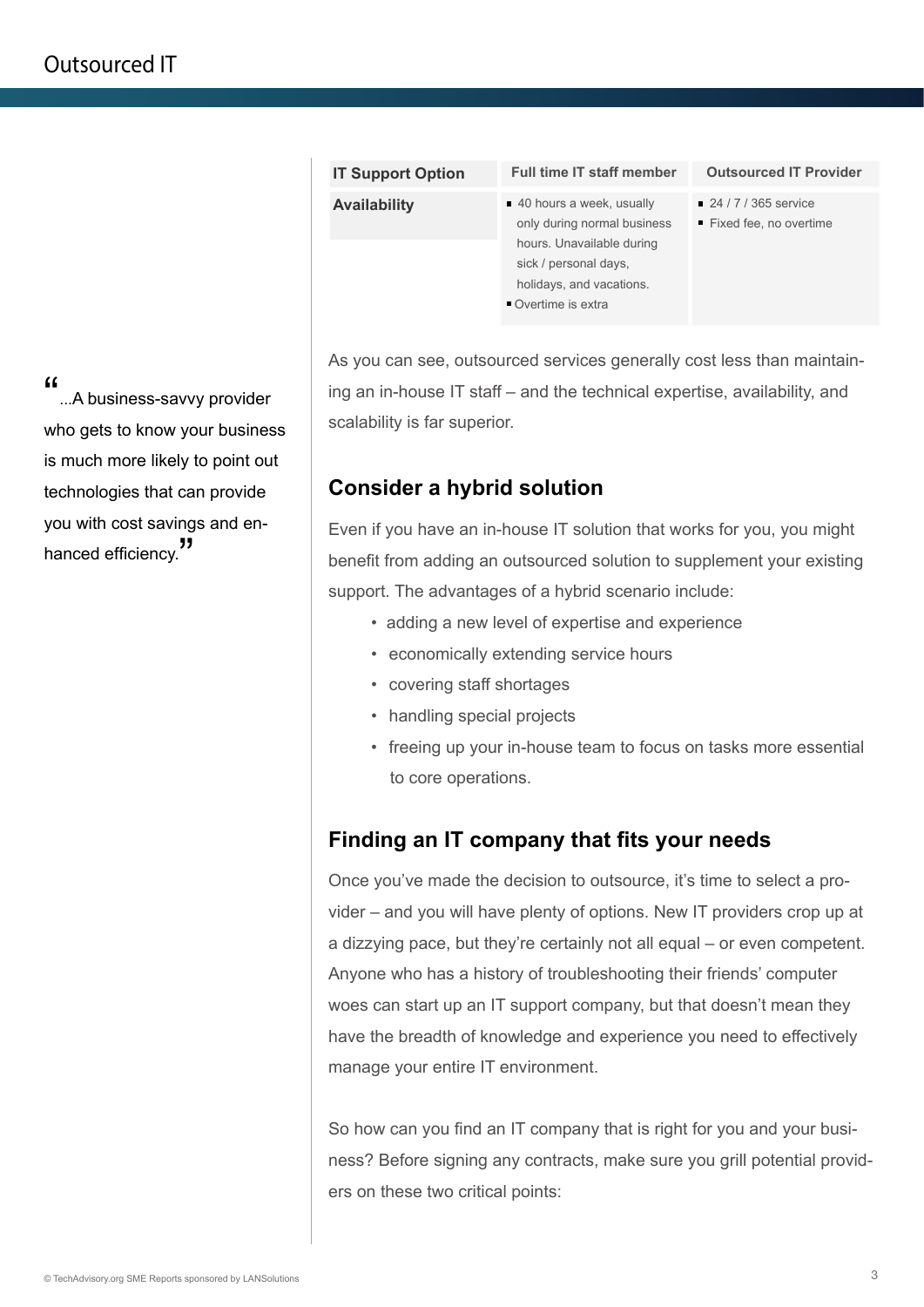- **1. Find out how they view technology in relation to your business.** The most common shortcoming for an outsourced IT provider is not technical expertise – it's business acumen. Ask potential providers how they will manage or recommend technology in light of your specific business goals, and what strategic approach they take to technology as a business tool. Ask for specific examples of how they have merged the two in the past. A business-savvy provider who gets to know your business is much more likely to point out technologies that can provide you with cost savings and enhanced efficiency.
- **2. Explore their communication and management philosophies.** Do they have a set communication process? Are they prepared to adjust services and projects in light of feedback from your team? Will they proactively manage their relationship with you, conducting periodic reviews of your technology and recommending improvements and upgrades? Or are they going to sit back and wait for you to come to them?

A truly effective IT Company will do more than just fix what's broken. You want a service that understands your business and goals and will proactively help you reach them. Investigating these two areas carefully will help you select a provider who will be an asset to your business for many years.

#### **Happily ever after**

Outsourcing IT support can be a win/win for many SMBs. If the relationship is entered into carefully, an outsourced provider can offer far superior technical expertise and 24/7 availability at approximately the same cost as (or even less than) full-time resources – without the overhead, HR paperwork, sick days, or overtime. The right provider will show you ways to use technology to lower costs and increase productivity for greater payback on your IT investments.